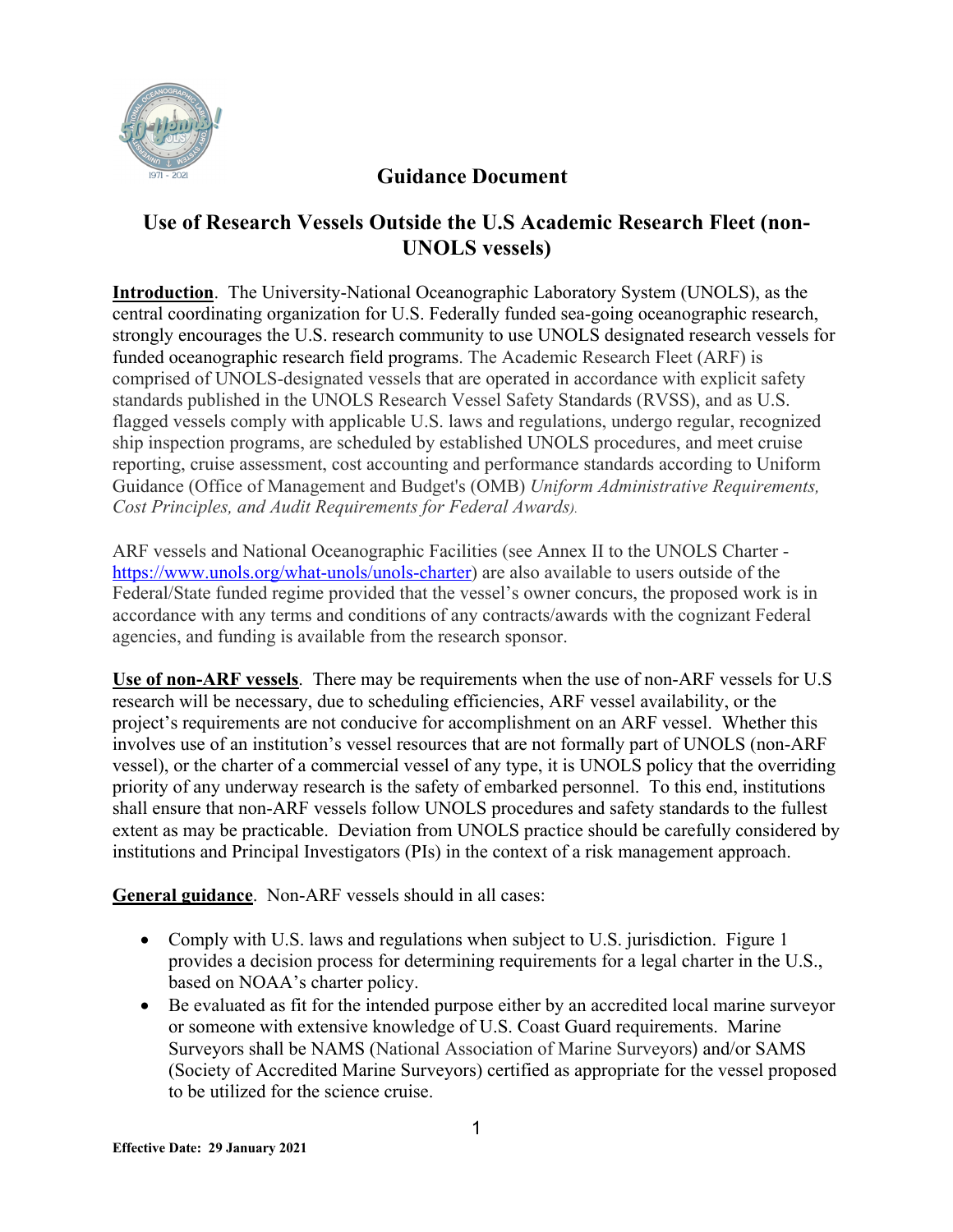See https://www.markelinsurance.com/resources/marine/marinesurveyor and https://www.boatus.com/expert-advice/expert-advice-archive/2019/april/marinesurveyors for more information regarding surveyors.

• Adhere to requirements in the RVSS as closely as possible. The RVSS addresses science and personnel policies not otherwise enforced by the Coast Guard or other authorities. See: (https://www.unols.org/sites/default/files/RVSS\_10\_Jan\_2019.pdf)

**Specific recommendations.** The following actions are required for research projects conducted on any non-ARF vessels, whether they are commercially or institutionally owned, registered in the U.S. or abroad:

- **Charter agreement** Vessel charters shall be covered by a time charter agreement or contract between the vessel owner and the institution and signed by an appropriate entity of the institution (e.g., Marine Superintendent, Business Office, General Counsel, Risk Management staff). Presentation of documentation and licenses shall be required as appropriate.
- **Insurance** Charter vessel operators shall carry insurance that is customary and reasonable for the duration and area of operation of the charter to indemnify and hold harmless the institution in case of any damage or loss occurring either directly or indirectly as a result of the charter. Insurance shall cover the vessel crew and scientific complement. Institution standards will dictate the type of vessel insurance (such as Hull, Protection & Indemnity and Collision Liability insurance or Protection & Indemnity) and limits of liability of such policies. Charter vessel operators shall provide an insurance certificate that shows they meet the institution's standards at the time of execution of the charter.
- **Medical** All embarked science party personnel shall meet basic medical standards of the institution, appropriate to the length of underway time. The PI and the institution must ensure each science party member completes a basic medical form, to be kept in a secure place with the PI or Chief Scientist on the chartered vessel, and available in case of an emergency.
- **Permits and regulations** All operations that will occur during the charter shall meet applicable Federal, State and local regulations. It is the responsibility of the PI and the institution to ensure all the necessary permits, regulations, and/or institutional approvals are in place.
- **Designated Official Contact (DOC)** The institution shall designate an office or person to serve as the point of contact during the vessel charter. The DOC shall be land-based and available at all times during the charter. It is the PI's responsibility to disseminate the DOC's contact information to all science participants aboard the charter as well as the chartered vessel's Captain and the vessel's owner.
- **Cruise plan** The PI, Chief Scientist or vessel Captain shall prepare a detailed plan for the cruise, to include data collection planned, equipment to be used, a time line from departure through return to port, and planned areas of operation. The plan shall have names and emergency contact information for all science party participants and information on the vessel and its communication and emergency equipment. The cruise plan shall be in the hands of the DOC before departure.
- **Vessel reporting** The vessel captain shall report to the DOC all vessel departures and arrivals from port and notice of a change in cruise plan if the vessel is to be more than two hours late.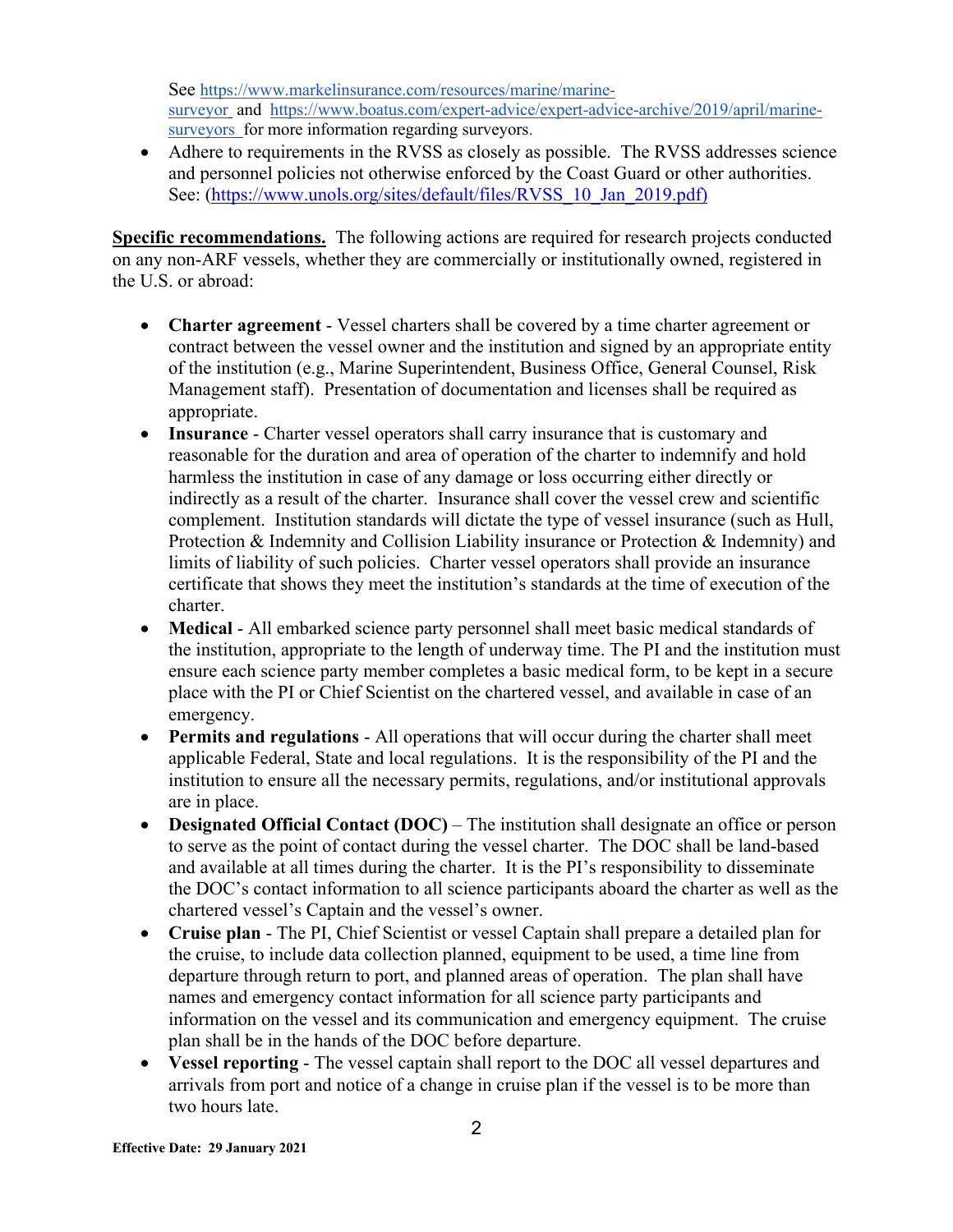**Charters in locations not subject to U.S. regulations.** U.S. law pertaining to vessels carrying passengers for hire, inspected vessels, oceanographic vessels, etc., provides a framework for safe and effective marine operations. However, charters in areas not subject to U.S. Federal law (such as foreign countries) are problematic and must be carefully evaluated. In general, non-U.S. charters shall meet standards of safety for the vessel and persons onboard comparable to U.S. requirements. Institutions contracting for charters of non-U.S. vessels for agency and institutional funded science shall consider the following in evaluating the suitability of such vessels for conducting oceanographic research:

- Chartered vessels and their operators shall be in compliance with local laws and regulations.
- In the event that local regulations are non-existent or do not provide standards equivalent to those in U.S. law, careful evaluation and documentation of the suitability of the candidate vessel is required.
- The U.S. Uninspected Passenger Vessel Safety Examination may be used as a guideline to help evaluate whether a candidate foreign vessel meets basic requirements. See: http://wow.uscgaux.info/Uploads\_wowII/P-DEPT/UPV\_GUIDEBOOK\_under100GT\_CGD11\_rev052017.pdf)
- An on-site visit to the vessel may be necessary to properly evaluate it. The evaluation visit shall be performed by a contracted qualified inspector or an accredited marine surveyor. Such an inspector and/or surveyor shall be accredited to standards similar to those required for NAMS and/or SAMS accredited U.S. Marine Surveyors. The cost of such an evaluation shall be included in the PI's proposal to the funding agency.
- Those vessels proposed for science cruises, that are not subject to U.S. regulations and undergo regular safety inspections similar to those conducted for the U.S. ARF vessels, may be utilized for U.S. Federally funded sea-going oceanographic research provided:
	- o The proposed cruise falls within the normal inspection cycle (i.e. within 2-3 years of the previous inspection),
	- o The results of the previous inspection are provided to the chartering institution, and
	- o An update to the status of issues identified during the previous inspection is also provided to the chartering institution.

**Funding agency**. The agency providing funding for research has the responsibility for ensuring that research is carried out effectively and safely. That responsibility is conveyed to the institution contracting for the non-U.S. Academic Research Fleet charter in the grant award. The funding agency may place vessel requirements that go beyond the basic procedures presented in this document in the terms and conditions of the grant award. For example, the funding agency may require, as a condition of the funding award, that a qualified, licensed marine surveyor conduct an inspection of a candidate charter vessel to determine that it is fit for the intended purpose and meets applicable regulatory requirements.

## **Attachment.**

Figure 1: Charter Vessel Flowchart for U.S. Vessels Outside the U.S. Academic Research Fleet